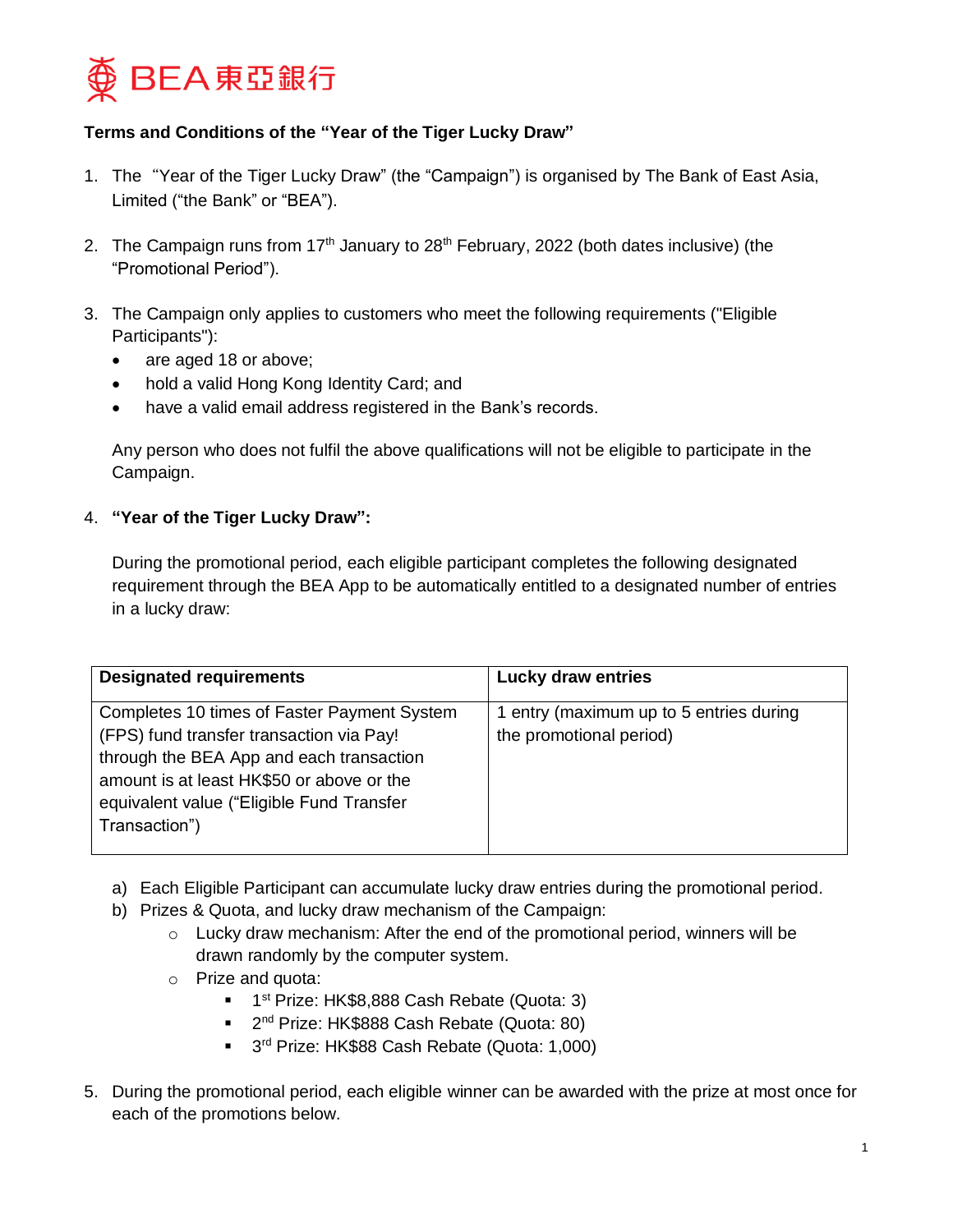

- "Year of the Tiger Lucky Draw" offer
- 6. Any transaction that is not conducted through the BEA App will not be considered as an eligible transaction.
- 7. The date and time of Eligible Fund Transfer Transaction are subject to BEA's computer records and data. In case of any disputes, BEA's decision shall be final and binding.
- 8. The transaction amount of Eligible Fund Transfer Transaction is subject to BEA's computer records and data. In case of any disputes, BEA's decision shall be final and binding.
- 9. The number of lucky draw entries will be determined according to the records held by the Bank.
- 10. The prizes of the Campaign, number of winners, and entitlement to the prizes will be announced by BEA. BEA reserves the sole and absolute right to make final and conclusive decisions.
- 11. Participation in the Campaign is voluntary, and BEA shall not be responsible for any disputes or liabilities arising from or caused by the Campaign or the prizes. BEA shall not be responsible for any related obligations or costs incurred by participating in the Campaign.
- 12. Participation in the Campaign represents the participant's understanding of, acceptance, and willingness to comply with the terms and conditions for the Campaign and prizes. In case of any breach of these terms and conditions, or any dishonest conduct and/or acts of counterfeit, BEA reserves the sole right to immediately cancel the participant's entitlement to a prize without prior notice.
- 13. A computer system arranged by BEA will be used to calculate the transactions. BEA's records and the results of its calculations shall be final and conclusive.
- 14. BEA shall not be responsible for any matters arising from or in connection with the submission, delay, loss, or transmission error of any information of the participant due to technical problems, including but not limited to any computer or internet network problems. All relevant dates and times of the Campaign (including but not limited to the date and time of participation) will be based on the information as recorded in BEA's computer systems. BEA reserves the sole and absolute right to make final and conclusive decisions.
- 15. BEA reserves the sole right to vary or cancel the Campaign and/or amend or alter these Terms and Conditions at any time without prior notice. In the event of any dispute, the decision of BEA shall be final and conclusive.
- 16. If a participant is found to have adopted any way to invade and/or modify the computer program to participate in this campaign, BEA reserves the sole right to cancel the participant's entitlement to any prizes. The participant will bear all related responsibilities, liabilities, and consequences.
- 17. Prize collection arrangements:
	- "Year of the Tiger Lucky Draw" offer: Cash rebate will be credited to the Customer's or Selected Customer's All-in-one/Statement Savings/HKD Current Account that is used to complete